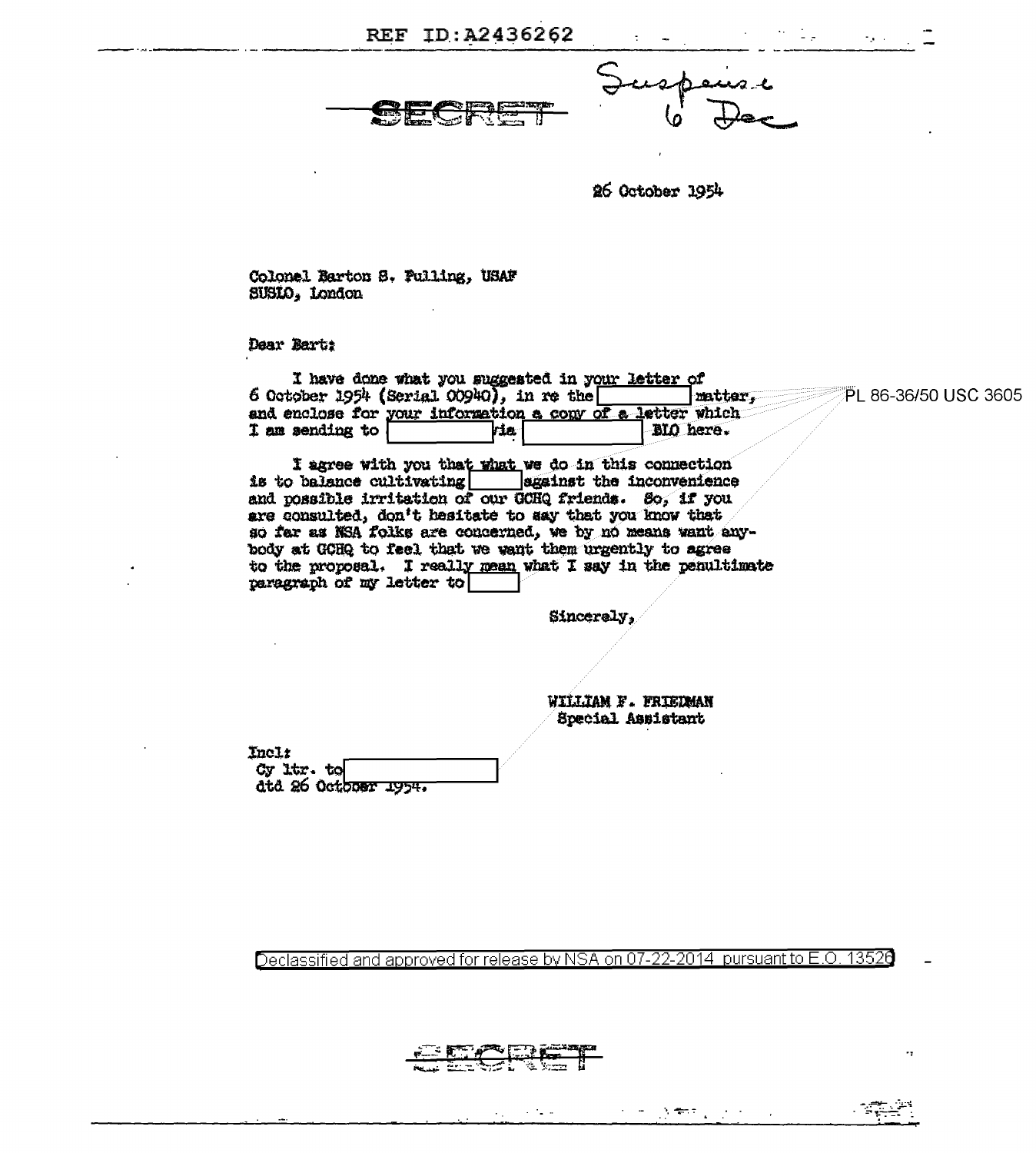~~~~~~~~ ' */*  -------------RB-F~B-. ..:a-;Hlr~~~----------- NEVE!!. USE !'IJ!!. l!.!'!'!!.IJVALS, DISAPPROVALS, **MEMO ROUTING SLIP CONCURRENCES, OR SIMILAR ACTIONS** <u>l </u> **INITIALS OF** 1 NAME OR TITLE **CIRCULATE** ANIN ORGANIZATION AND LOCATION ्र DATE **COORDINATION** 2 FILE TO A REPORT OF THE SECOND ASSOCIATE AND RELEASED FOR THE SECOND ASSOCIATE AND RELEASED FOR THE SECOND ASSOCIATE AND RELEASED FOR THE SECOND ASSOCIATE AND RELEASED FOR THE SECOND ASSOCIATE AND RELEASED FOR THE SECOND INFORMATION **NECESSARY**<br>ACTION 3 NOTE AND RETURN 4 SEE ME **SIGNATURE REMARKS** O -25 OCT 1954 FROM NAME OR TITLE **DATE**  $R \subseteq \{sh\}$   $\cup$ 251 いへ Ŵ ORGANIZATION AND LOCATION **TELEPHONE**  $DD$  1 FEB 50  $95$  Form 12, 10 Nov 47, which may be used. 16-48487-4 GPO

 $\sim$   $\sim$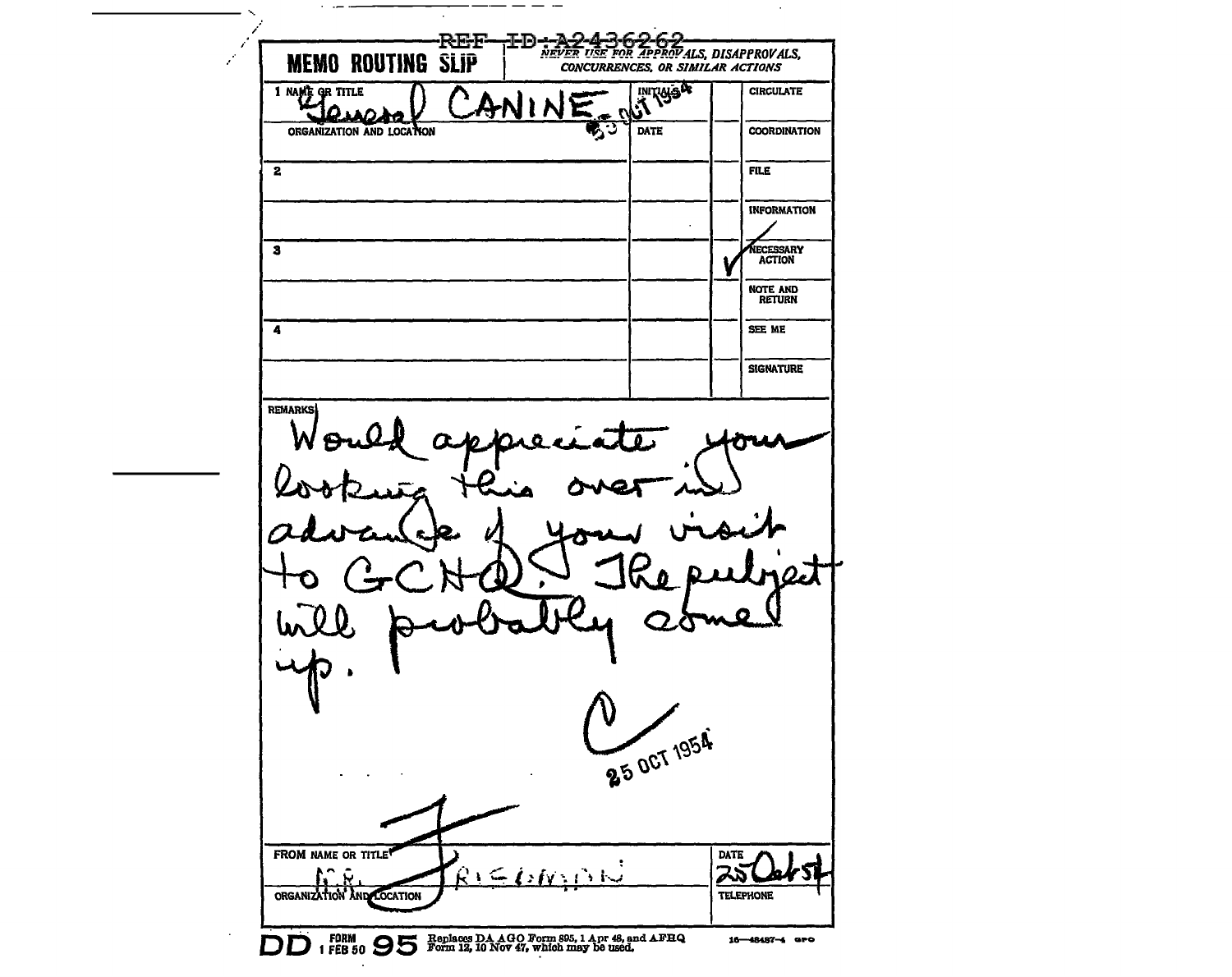PL 86-36/50 USC 3605

26 October 1954

Dear Joshi

and the state of

who is Professor of Statistics in the Department of Mathematics at Princeton University, and who is also on General Canine's Scientific Advisory Board, has a proposal I want to pass on to you.

REE LD:A2436262

has a very high opinion of  $\vert$ originality and thinking in the field of mathematical statistics, and he would like to invite to come to Princaton to conduct a seminar on the mubiect for about six to eight weeks. Trealises that would naturally have to be on a leave without pay status during the time he would be at Princeton but to that extent. Nowever, there would remain Princeton could reimburse the problem of transportation costs and therefore suggested that perhaps the Princeton visit could be compress with a useful visit to NBA, in which event the cost of transportation to the U.S. and return might be borne by NSA.

Do you think GCHQ would neafit from a visit by | | | to MSA, for say three or four weeks some time in the autumn of 1955? (I have checked personally with R. A. Leibler of MRA-34, who tells me that he and his associates would welcome a visit of any duration by  $\boxed{\phantom{a}}$  This would be eonsistent with the present program of interchange of visits by working personnel.

I know that neither on your side nor on our side is it usual to ask for a specific person to come for a visit without a specific mission in mind; in fact, I realize that such a request would be unusual. But I feel that you will not think me brash in writing you personally on this subject if I tell you that I know that a formal proposal from the Director. would be warmly received

here and that I feel sure we could take care of travel. If your response to my letter were favorable, I could notify Sam to proceed with his Princeton invitation to

I know that and that his absence for say three months would be falt. Maturally we would like to oblige but appreciate that whatever decision is made it will be made with xxxxv thought given to the interests of GCHQ and the joint effort. Please do not hesitate, therefore, to be completely frank with me in your reply."

I hope you had a fine holiday with your family last August. You will recall that you took off on that holiday at the close of my visit to London



PL 86-36/50 USC 3605